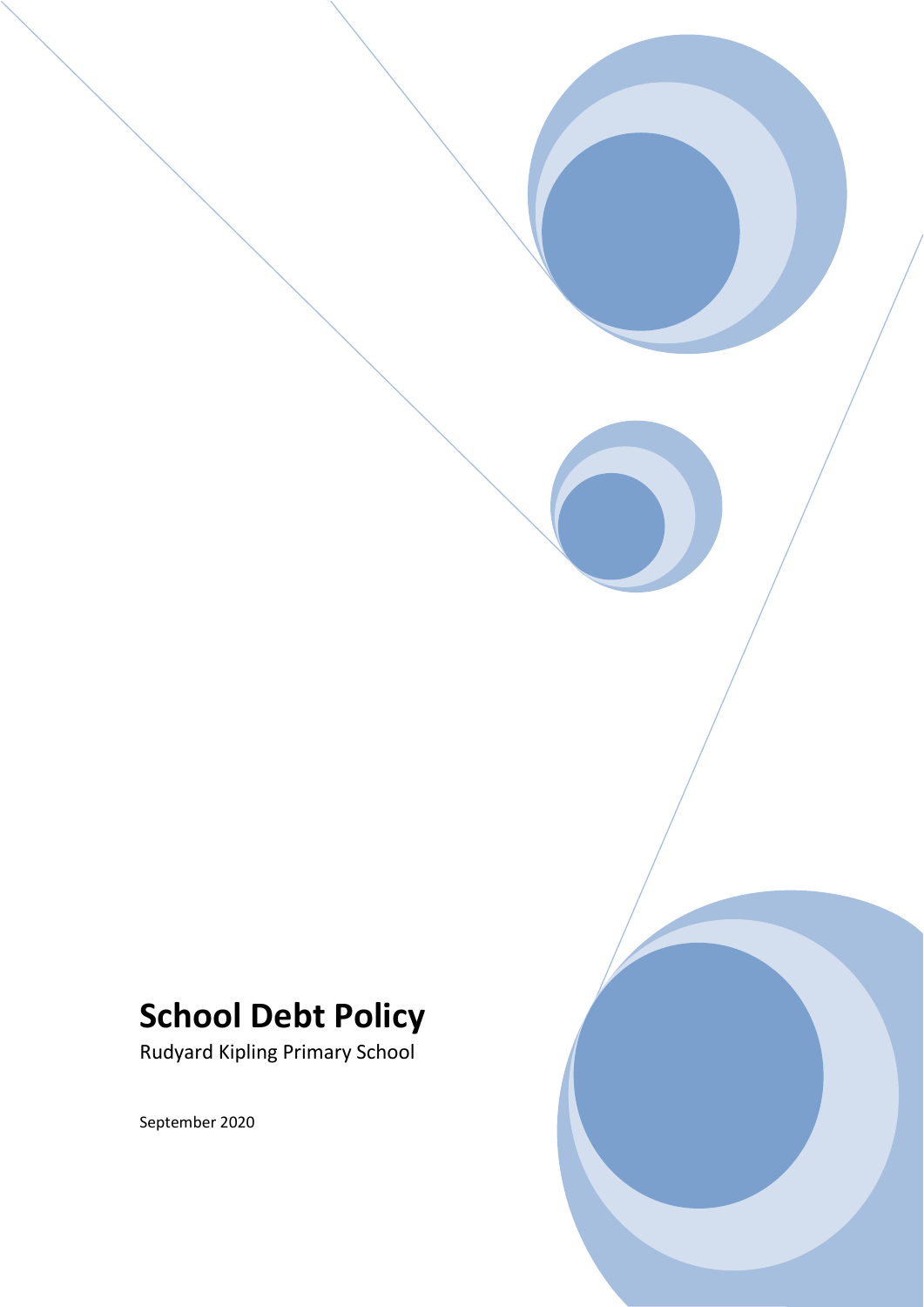# *Together we will help each other to achieve our best*

As from 1<sup>st</sup> September 2020, Rudyard Kipling Primary School will adopt a strict NO DEBT and cashless policy in relation to School Meals, After School Club, Breakfast Club and Nursery Fees.

The school is not obliged to provide a school dinner where payment is not forthcoming or where authorisation for free school meals has not been received. If you think you may be eligible for Free School Meals, please contact the school office for further details. If your child(ren) orders a school meal and this has not been paid for then you will be contacted to make a direct payment or bring in a packed lunch to school on the same day. The school also offers an additional Breakfast and After School Club, which has a pricing structure included below.

As a school, we aim to act promptly to address issues at an early stage, this is to prevent arrears of dinner monies and club fees from accumulating to a point beyond parents means to settle. The school will, in exceptional circumstances, postpone the refusal to provide meals or attendance to After School / Breakfast Clubs if parents have advised us of their financial situation and the school is satisfied the funding will be forthcoming.

Please see below how the school expects to receive payments: School Dinner – In advance or on the day via ParentPay Breakfast Club – In advance by ParentPay After School Club – In advance on ParentPay or on the day the service is required. There is a 12 noon cut off for bookings and 1pm cut off for payment. Nursery – In advance via ParentPay

In line with COVID-19 guidance, we will become a cashless school by September. All payments must be made **Online using ParentPay**. Therefore, no cash payments for these service will be accepted unless in exceptional circumstances.

# **Breakfast Club**

Breakfast Club is very popular and is an extended service run in house by our great staff. This is available to all children between Years R-6. The club runs from 7.30am to 8.45am every day. We have staggered drop off times. The prices and times are below. The children have access to healthy food such as cereals and hot food. The club also offers games and activities. Rudyard's Breakfast Club has won awards in recent years.

This service is heavily reliant on prompt payments to remain financially viable. We therefore require all bookings and payments in advance. Breakfast club is booked on a week by week basis. All bookings must be made via the school websites online booking form. Bookings for the following week must be made by 12pm on the previous Friday with FULL payment made by 1pm. Any bookings not paid for by this deadline will be cancelled. If you already have credit on your ParentPay account this will be debited accordingly and you will not need to pay after booking. If however your account is not in credit, payment will need to be forthcoming by the 1pm deadline. The school will confirm your booking via text by the end of every Friday.

If you have booked and paid for weekly sessions but your child is ill or not in school, then this session will be credited on your ParentPay account. You will still need to book you sessions via the form as required.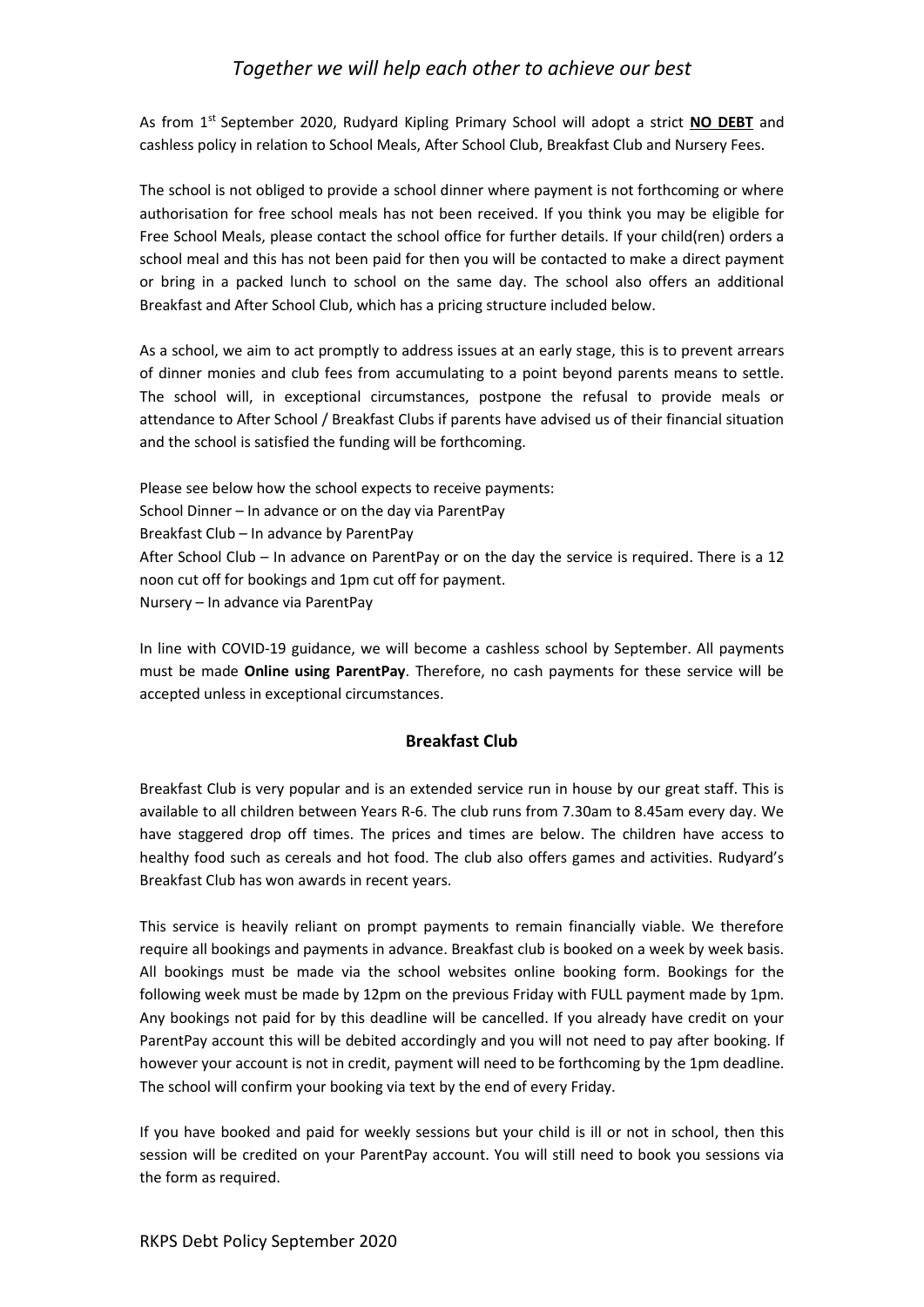# *Together we will help each other to achieve our best*

Breakfast Club staff will be given a weekly confirmation of booked and paid for attendees. Therefore if your child is not on the list, we will not be able to accept your child at Breakfast Club on that occasion. You will need to book for the following week via the online form. Only in exceptional circumstances will attendance be agreed on the morning by the Head.

# **After School Club**

After School Club is a very popular extended service which is run in house by our great staff. This service is available to children in years R-6. Children have access to craft activities, games and a healthy snack. The club runs every day between 3.15pm and 5.30pm. There are two collection times, 4.30pm and 5.30pm. Prices are included below.

This service is heavily reliant on prompt payments to remain financially viable. We therefore require all bookings and payments in advance. After School Club is booked on a week by week basis. All bookings must be made via the school website via the online booking form. Bookings for the following week must be made by 12pm on the previous Friday with FULL payment made by 1pm. Any bookings not paid for by this deadline will be cancelled. If you already have credit on your ParentPay account this will be debited accordingly and you will not need to pay after booking. If however your account is not in credit, payment will need to be forthcoming by the 1pm deadline. The school will confirm your booking via text by the end of every Friday.

If you have booked and paid for a sessions but your child is ill or not in school, then this session will be credited on your ParentPay account. You will still need to book further sessions via the form as required.

This service is heavily reliant on prompt payments to remain financially viable. If a session is not paid for, we will contact you for payment. If this is still not forthcoming, will not be able to accept your child(ren) at the club and we will expect your child to be collected at the end of the day. The school will not allow arrears.

These measures have been put in place for After School Club and Breakfast Club to reduce the risk of high value arrears accumulating over time. Both these extended services cannot run without prompt payments as revenue covers staffing, resources and food. The school expects all families to treat these services as they would in a private setting.

#### **School Meals**

The schools expectation is that if you pay for school meals, you have paid online on the day on in advance. If you genuinely forget to pay, you will be granted one concessionary day to pay for this. However, no further meals can be ordered until this debt is cleared fully. If the debt remains unsettled, parents must provide their child(ren) with a packed lunch. In the event a debt payment is not received, nor is a packed lunch provided the school will contact you. If we become concerned that a child is regularly missing meals or sent to school without food or lunch money, we may need to inform children's services.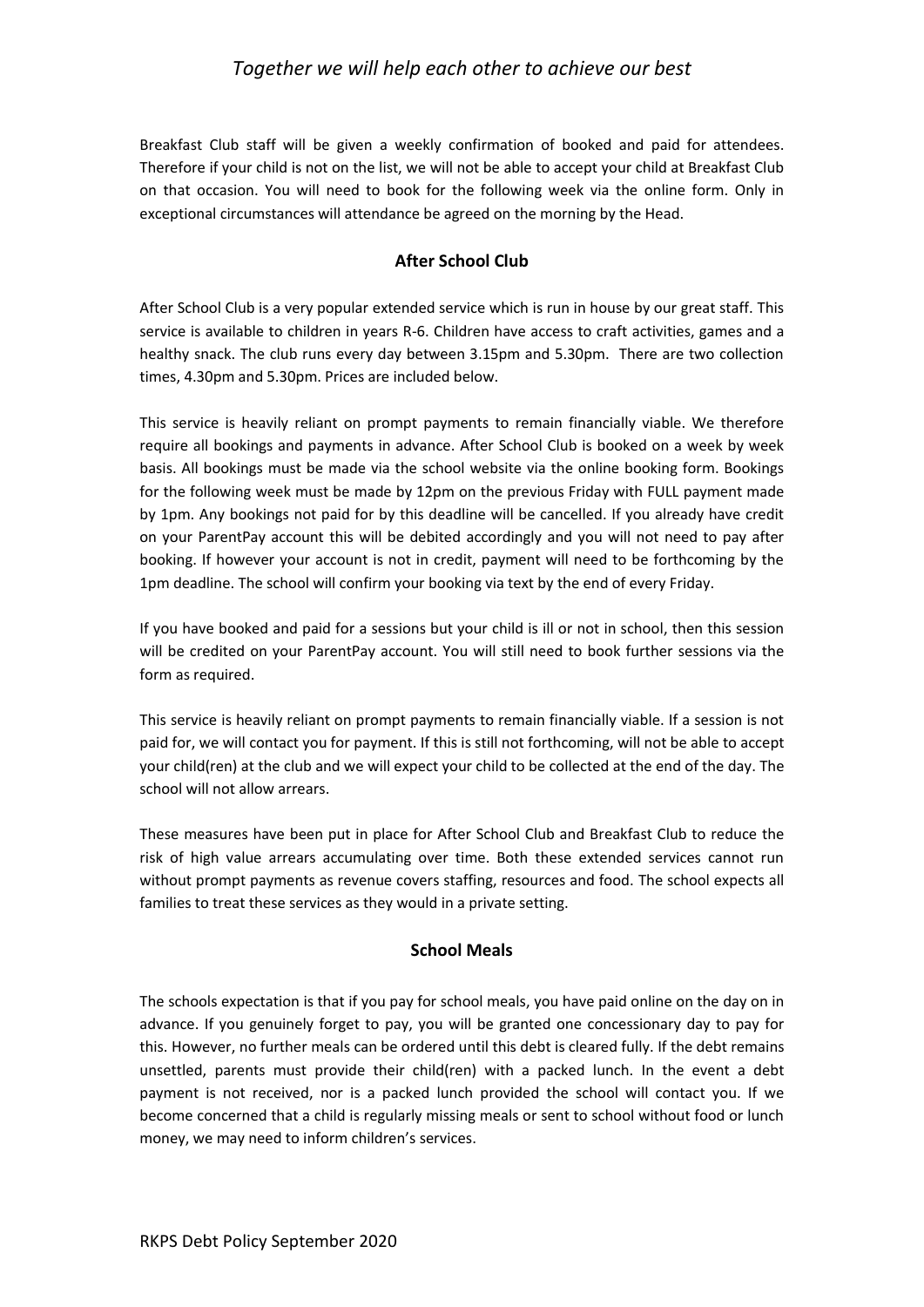This debt policy's aim, is to prevent and support families to pay for our services. The school will work closely with any families requiring support in these matters including settling any debts. However, where no attempt is made to clear any debt, we will follow the procedure of the School Meals Debt Policy and the school may request support from the councils Debt Recovery Team.

We hope by implementing this policy we are able to help parents/carers manage school dinner money and Breakfast / After School Club fees.

# **Nursery**

If your child attends paid sessions at either Little Cubs or Akela, we require advanced payments. Sessions will not be booked unless payment is forthcoming. We are not able to allow any level of debt to accrue in relation to Nursery provision.

Please pay for your nursery sessions via ParentPay promptly. Once your payment is received, a confirmation text will be sent and our Nursery staff will be informed. However, if you have not paid promptly your session will not be booked and therefore could be given to another family.

If you honestly forget to pay on the odd occasion, you will be given one session as a grace period. You will then be required pay for this session before any others can be booked. This is to clear your account of any arrears and therefore stop any debts accruing beyond the means to settle.

# **Debt Policy Implementation**

Key Information

- All parents should be provided with a copy of the debt policy when their child joins the school.
- If you feel you may be eligible for Free School Meals, please contact the school for further information.
- All school lunches must be paid for in advance, unless previously agreed with the school. No child should be sent to school with no money in their account and expect to be given a meal.
- Parents who don't want their child to have a school lunch, should provide a healthy packed lunch.
- All extended services should be paid for as mentioned above

# **School Dinner Debt Implementation Process**

**Level 1 - Indicator:** A child's account goes into debt.

**Action 1**: Parent/Carer will be contacted to alert the parent to pay the balance immediately.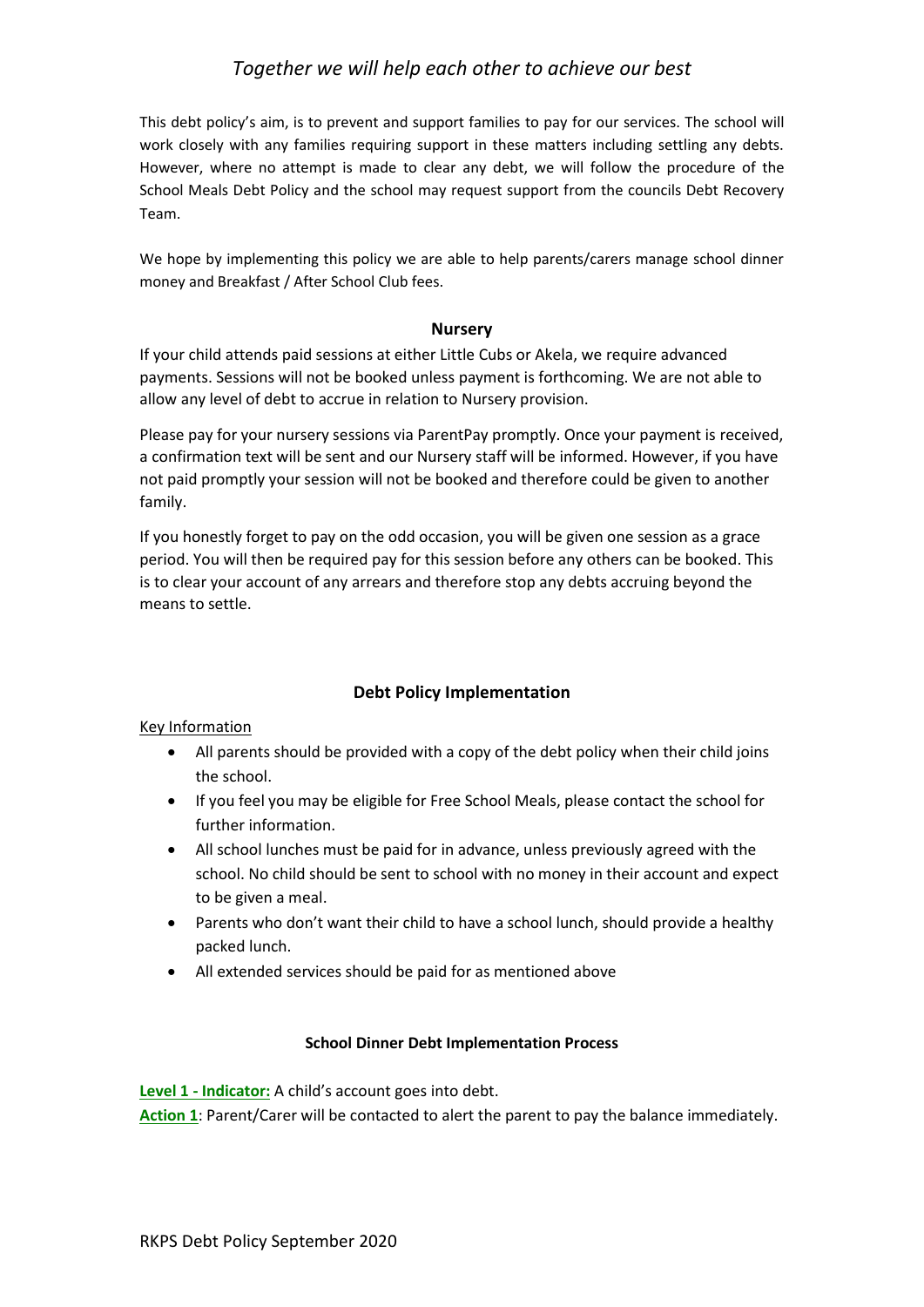# *Together we will help each other to achieve our best*

**Level 2 - Indicator:** A child's account remains in debt the following day but is still requiring lunch or extended service

**Action 2:** - A call is made to the parent/carer to ask them make payment immediately or alternatively bring a packed lunch into school for their child(ren). If the debt relates to an extended service the parent is advised they cannot book further session until this debt is settled.

**Level 3 - Indicator**: The parent does not comply with any of the above options, and the debt remains.

**Action 3**: Another call to parent, requesting a lunch is brought into school straight away. If they require a school lunch, payment needs to be made for the debt and current meal before we can order a lunch. If the debt relates to an extended service, the parent is advised to settle their debt and pay for the next session in order for them to access this service. If this is not forthcoming, we will refuse to accept your child(ren) at the club.

The school will inform the parent a debt letter will be sent if the debt is not cleared. A debt letter will be sent, depending on the outcome, with agreement by the Head.

**Level 4 Indicator**: A child's account remains in debt – Unpaid debts as above **Action 4: Refer to the Head Teacher to contact parent/carers.**

If the debt remains unpaid the LA will assist in recovery – this could be a letter from a  $3<sup>rd</sup>$ Party – e.g. School Meals Team Manager alternatively the school may request assistance from the council's debt recovery team.

Please find all our times and price below.

# Rudyard Kipling's School Prices

School meals (ParentPay online or cash on the day. Weekly payments need to be received on the Monday morning) £2.20 per day £11.00 per week

#### **AFTER SCHOOL CLUB**

Times: 3.15pm – 5.30pm

A variety of activities take place and children are given a snack and a drink.

**All places must be pre-booked and paid for in advance via the school websites booking form and ParentPay.** 

You can collect your child(ren) from the After School Club door at the following times, session prices are indicated.

|                    | Normal Fee (per child)       |  |
|--------------------|------------------------------|--|
| 3.15pm-4.30pm      | £7.00 daily or £35.00 weekly |  |
| $3.15$ pm – 5.30pm | £8.00 daily or £40.00 weekly |  |